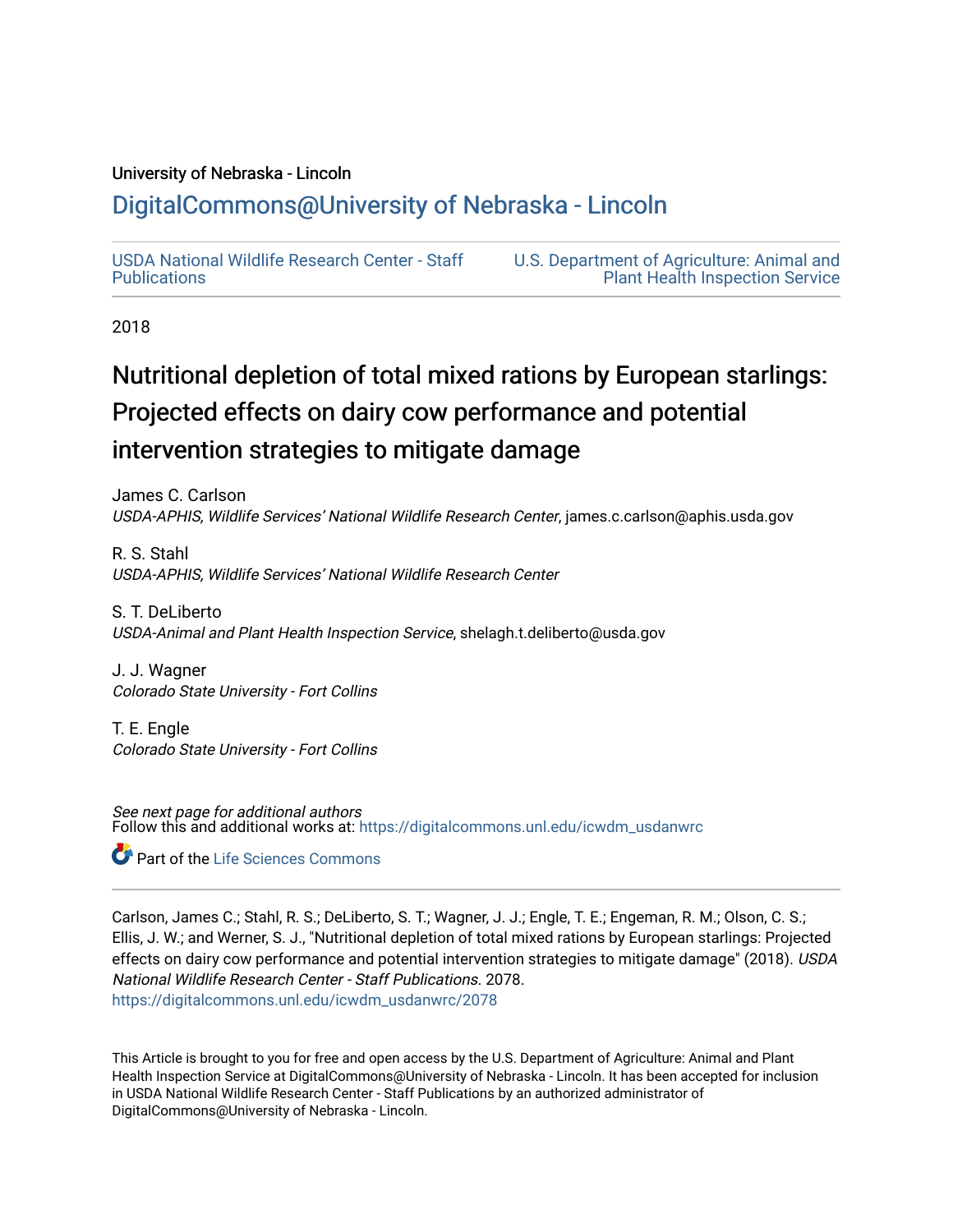#### Authors

James C. Carlson, R. S. Stahl, S. T. DeLiberto, J. J. Wagner, T. E. Engle, R. M. Engeman, C. S. Olson, J. W. Ellis, and S. J. Werner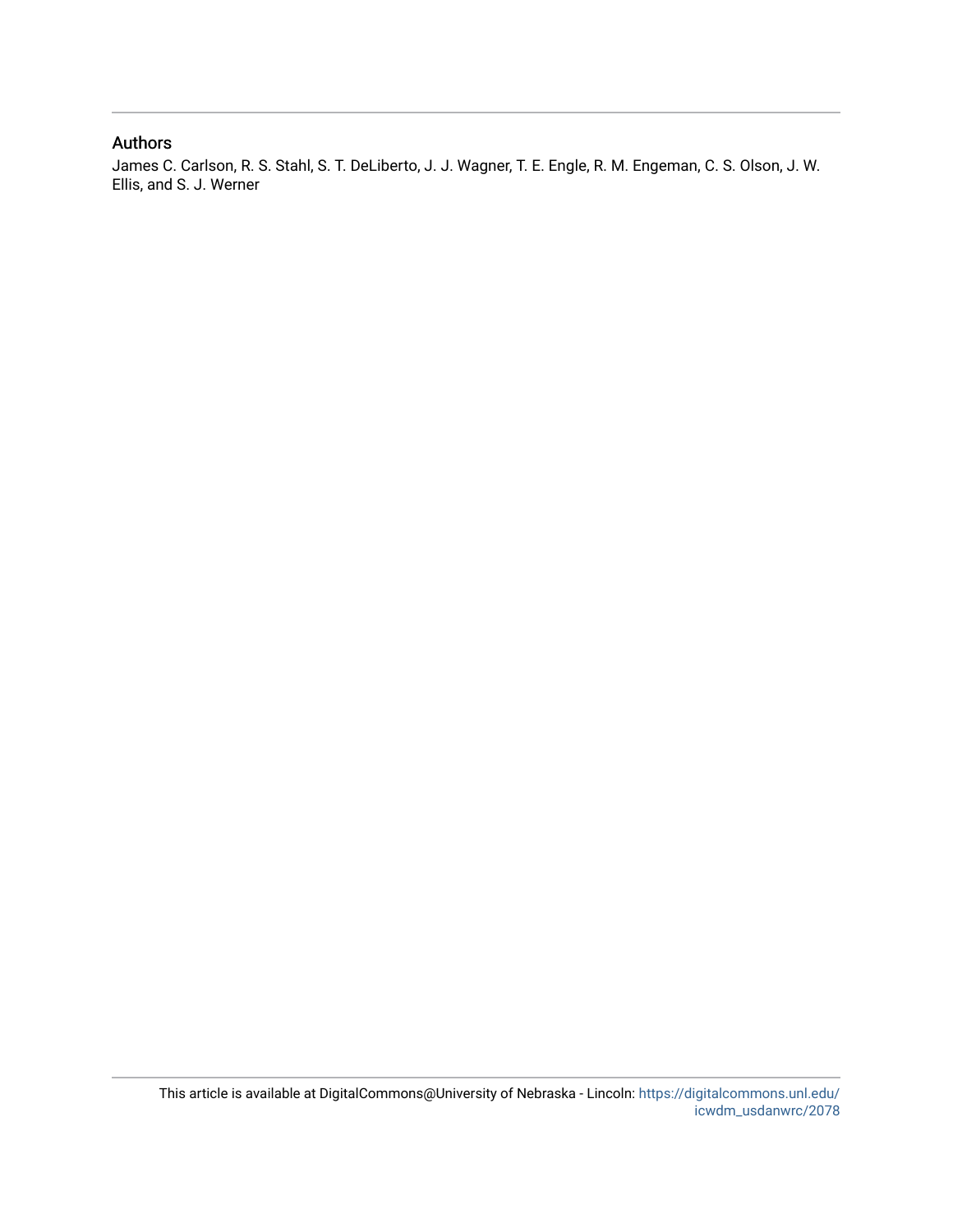

**J. Dairy Sci. 101:1777–1784 https://doi.org/10.3168/jds.2017-12858** © American Dairy Science Association®, 2018.

## **Nutritional depletion of total mixed rations by European starlings: Projected effects on dairy cow performance and potential intervention strategies to mitigate damage**

**J. C. Carlson,\*1 R. S. Stahl,\* S. T. DeLiberto,\* J. J. Wagner,† T. E. Engle,† R. M. Engeman,\* C. S. Olson,‡ J. W. Ellis,\* and S. J. Werner\***

\*Wildlife Services, National Wildlife Research Center, USDA-Animal and Plant Health Inspection Service, 4101 LaPorte Avenue, Fort Collins, CO 80521

†College of Agricultural Sciences, Department of Animal Science, and

‡Warner College of Natural Resources, Department of Fish, Wildlife and Conservation Biology, Colorado State University, Fort Collins 80523-1474

#### **ABSTRACT**

European starlings are an invasive bird species in North America that are known to cause damage to commercial dairies through the consumption of total mixed rations (TMR) destined for dairy cows. We hypothesized that large foraging flocks of starlings alter the physical composition of TMR, and that this change may be significant enough to affect milk production. To better determine if production losses could potentially occur in commercial dairies as a consequence of feed consumption by foraging flocks of starlings, we conducted controlled feeding experiments using a TMR sourced from a commercial dairy that is chronically plagued with seasonal starling damage. European starlings selected the high-energy fraction of the TMR and reduced starch and crude fat availability. Using the dairy National Research Council production model equations, the nutritional changes measured in the controlled feeding experiments could potentially reduce the productivity of dairies. Model output suggests that for Holsteins producing 32 kg of milk/d, total required net energy intake  $(NE_I)$  was 31.5 Mcal/d. Within the reference TMR,  $NE<sub>I</sub>$  supplied was 29.3 Mcal/d, whereas within the starling-consumed TMR  $NE<sub>I</sub>$  supplied was 27.7 Mcal/d. Following our nutrition experiments, we assessed the efficacy of pelleted feed as a deterrent strategy for bird damage management in commercial dairies. Six different pelleted feed treatments of differing diameter were offered to starlings. All pellets of 0.95 cm diameter or larger inhibited starling consumption by  $\geq 79\%$ .

**Key words:** dairy production, bird damage management, nutrition

#### **INTRODUCTION**

European starlings (*Sturnus vulgaris*) are native to Eurasia and North Africa and have successfully established populations on each continent except Antarctica (Feare, 1984; Linz et al., 2007; Rollins et al., 2009). Starlings seasonally congregate in large roosting groups and exploit the abundant and nutritious food sources found on concentrated animal feeding operations (Besser et al., 1968; Dolbeer et al., 1978; LeJeune et al., 2008). Starlings have been documented consuming livestock feed in animal agricultural operations in the United States, Europe, and Australia (Feare et al., 1992; Bentz et al., 2007; Carlson et al., 2011).

Livestock feed consumption by starlings appears to cause economically significant damage to feedlots and dairies in the United States (Glahn and Otis, 1981; Twedt and Glahn, 1982). Estimates of bird damage in commercial dairies within Wisconsin, New York, and Pennsylvania suggest that starling damage resulted in \$64,000 of feed loss annually within dairies experiencing 10,000 or more birds per day, and feed costs per cwt increased 42% in dairies with 10,000 or more birds (Shwiff et al., 2012).

Feed consumption by starlings may negatively affect animal performance. Wright (1973) and Feare and Swannack (1978) found increased weight gain in cattle when fed in bird-excluded areas. Feare (1984) suggested that if feed consumption by birds occurs at the bunk, then removal of high-energy feed ingredients by starlings may reduce animal performance, and these losses may be economically significant to producers. Depenbusch et al. (2011) provided nutritional comparisons of cattle rations before and after starling damage and concluded these changes could potentially decrease growth rates and feed conversion efficiency of feeder cattle. The producer survey conducted by Shwiff et al. (2012) did not reveal differences in milk production between dairies experiencing and not experiencing bird damage.

Received March 10, 2017.

Accepted October 5, 2017.

**<sup>1</sup>**Corresponding author: james.c.carlson@aphis.usda.gov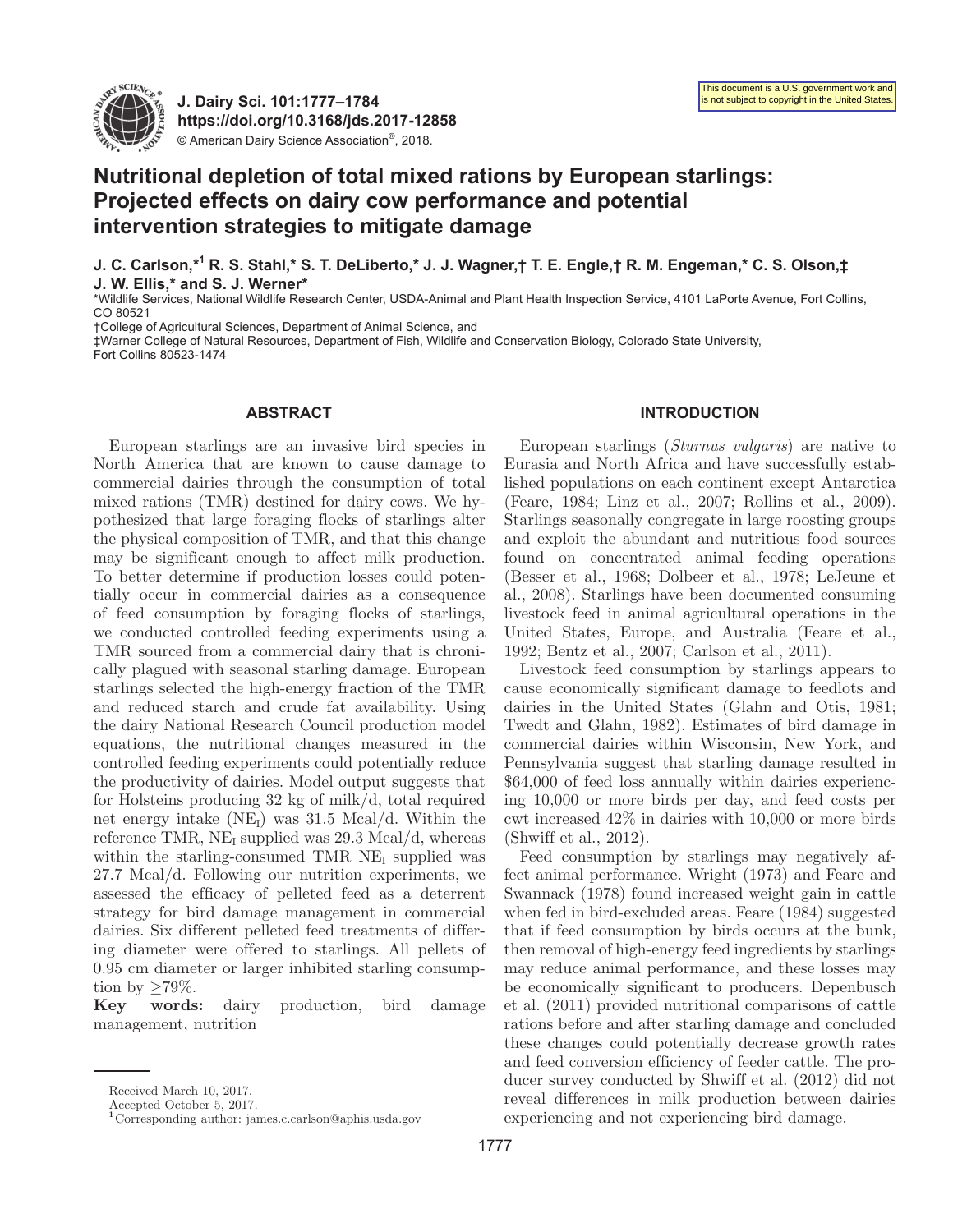To better determine if production losses could potentially occur in commercial dairies as a consequence of feed consumption by foraging flocks of starlings, we conducted controlled feeding experiments using a TMR sourced from a commercial dairy that is chronically plagued with seasonal starling damage. The objectives of these experiments were to (1) estimate the nutritional offsets caused by starling consumption of a TMR; (2) predict the effect on dairy cow performance caused by starling consumption of TMR using the dairy NRC (2001) production model equations; and (3) identify if particle size influences starling consumption of dairy TMR.

#### **MATERIALS AND METHODS**

We partnered with a commercial dairy in northern Colorado to conduct these experiments. During the winter of 2011 to 2012, we observed that this commercial dairy experienced approximately 5,000 to 15,000 starlings per day between November 15 and March 31. The dairy had a herd size of 2,767 cows, and 1,403 of these cows were in production. The herd consisted of  $80\%$  Holstein and  $20\%$  Holstein  $\times$  Jersey cross. Milk cows on average were 43 mo old, weighed 589 kg, and were approximately 200 DIM. Bulk tank milk contained 3.48% milk fat and 3.02% milk protein. Feed intake and milk production data for late-lactation cattle  $(DIM \geq 160)$  were used in these analyses. Feed intake for late-lactation cattle was approximately 25.5 kg (dry weight)/head per day. Milk production per head per day for late-lactation cattle was approximately 31.75 kg.

Starlings were live trapped from the commercial dairy using mist nets and modified Australian crow traps. All starlings were transported to the United States Department of Agriculture, National Wildlife Research Center (**NWRC**) in Fort Collins, Colorado, for feeding experiments. Nutrition experiments were conducted in 2012 and particle size testing was conducted in 2016. All starlings were quarantined for 2 wk with ad libitum access to feed (Layena poultry pellets, Purina Animal Nutrition LLC, St. Louis, MO) and water. Starlings were maintained in their quarantine cages until the pretest period of the experiment  $(4.9 \times 2.4 \times 2.4 \text{ m})$ , length  $\times$  width  $\times$  height, respectively).

#### *European Starling Feeding Experiments: Estimating Nutritional Offsets Caused by European Starlings*

On February 29, 2012, starlings  $(n = 55)$  were moved from quarantine and housed 5 birds per  $3.05 \times 3.05 \times$ 2.4 m (length  $\times$  width  $\times$  height, respectively) cages for the pretest and test. Birds used on test were selected arbitrarily from quarantined starlings. If a bird was injured or appeared sick it was excluded from the nutrition experiment. The pretest lasted 5 d. During pretest, birds within each cage were fed 1 kg (as fed) of the TMR test diet daily. The TMR offered was a late-lactation ration fed to milk producing cows (DIM ≥160). The TMR offered during pretest was also used for the nutrition experiment.

The nutrition experiment was conducted from March 5 to 8, 2012. Starting March 5, a total of 15 kg of premixed, late-lactation TMR (as fed) was collected directly from feed trucks at 0600 h and brought to NWRC-Fort Collins for nutritional testing. Fresh TMR was offered daily within each of 10 cages ( $n = 10$ ; 5 starlings per cage). For 4 consecutive days, 1.1 kg of feed, as fed, was weighed out for each cage. A total of 1 kg was offered to starlings within an aluminum tray  $(0.9 \times 0.6 \times 2.54$  cm, length  $\times$  width  $\times$  diameter, respectively) and the remaining 100 g were used as a reference sample. This process of subsampling was used to ensure that the reference ration was representative of the feed offered to starlings in each respective cage. The reference sample was placed outside each respective cage in a paper bag. Both reference and starling-consumed rations were identified by cage number and day. An additional 1-kg TMR sample, as fed, was placed in a cage absent of starlings to estimate daily feed desiccation (e.g., evaporative water loss). Following 24 h of starling foraging, the starling-consumed and desiccation samples were weighed. The starling-consumed and reference samples were then placed in a drying oven at 75°C for 24 h. After drying was complete, all samples were ground using a Model 4, Thomas Wiley mill (Thomas Scientific, Swedesboro, NJ). The Wiley mill was opened and brushed clean after processing each individual sample to eliminate cross contamination. Ground samples were stored in a walk-in cooler, set to 4°C, until all samples were processed and ready to ship to a laboratory for nutritional analysis.

For the purpose of assessing component selection, 1 additional cage of group-housed starlings (5 starlings) was provided TMR separated into the 7 ration components (i.e., 7 bowls, each containing 100 g of individual ration components). This assessment was not replicated; it was conducted to better identify what feed components were likely being consumed to cause the measured changes between rations exposed to starlings and reference TMR formulations. The feed offered consisted of the high-energy components within the TMR: steamed-flaked corn (**SFC**), Propel energy nugget (**EN**; Nestle Purina, St. Louis, MO), corn gluten (**CG**), dry distillers grains (**DDG**), canola meal (**CM**), corn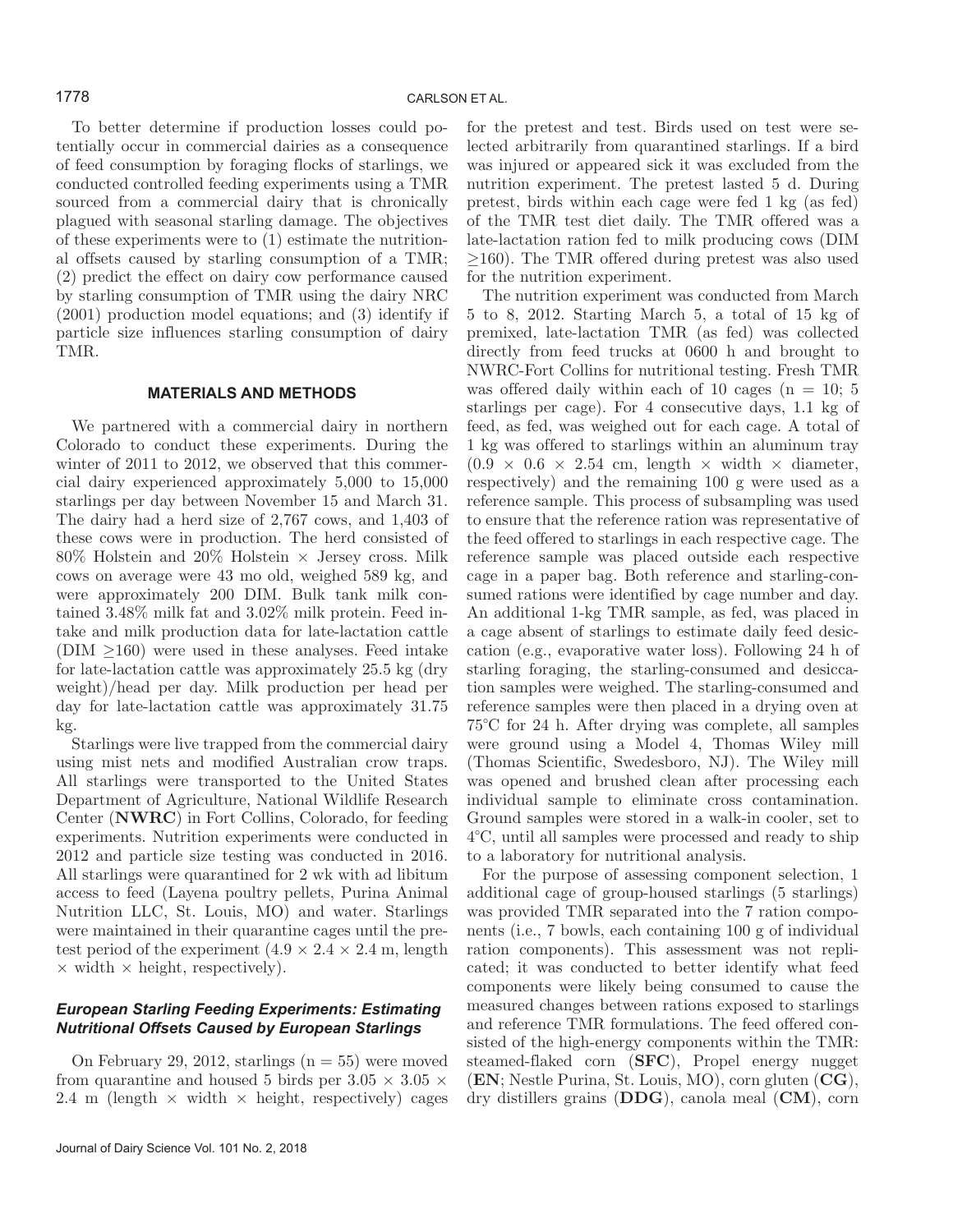silage (**CS**), and mineral supplement. The component assessment was conducted for 4 d. An additional cage absent of starlings contained 100 g of each component for estimates of daily feed desiccation. On each of test d 1 and 2, we offered the 5 group-housed starlings all 7 components. On each of test d 3 and 4, we offered the same starlings TMR separated into 6 ration components (i.e., 6 bowls, each containing 100 g of individual ration components). This second assessment deliberately excluded the most favored feed item observed during test d 1 and 2 (i.e., EN). Percent consumed was measured for each component using the equation consumption  $=$  $[1 - (treatment/desiccation)] \times 100$ . Treatment refers to the grams of feed remaining after exposure to birds and desiccation refers to the grams of feed remaining after exposure to air. Estimates of feed consumption were averaged between days for each of the 2 selection tests and reported as percent consumed.

#### *Testing Pellet Size as a Deterrent to Livestock Feed Depredation by European Starlings*

On April 6, 2016, starlings  $(n = 132)$  were removed from quarantine and housed 2 birds per  $1.83 \times 0.914 \times$ 0.914 m (length  $\times$  width  $\times$  height, respectively) cage for pretest and particle size testing. Pretest lasted 5 d. During the pretest, all cages were offered 150 g of a nutritionally complete poultry layer pellet of 0.396 cm in diameter (Ranch-Way Feeds, Fort Collins, CO). Starting April 11, 2016, the layer pellet offered to starlings was collected and weighed. Weighback occurred for 3 d. We ranked birds based upon their 3-d average consumption of pretest pellets and then cages were assigned to 1 of 6 test pellets (2.22, 1.91, 1.27, 0.953, 0.553, or 0.396 cm in diameter). Treatment assignments were stratified based upon ranked consumption data such that treatment groups were similarly populated with high and low consumers. The pellets were all produced by Ranch-Way Feeds using the same nutritionally complete poultry layer feed offered to birds during pretreatment. Starting April 14, we offered starlings 150 g of the test diet consisting of 1 of the 6 different pellet diameters  $(n = 11 \text{ cages per treatment})$ . An additional cage housed desiccation samples of feed for each of the 6 treatments. The following day the remaining feed was collected and weighed. The response variable is pellet consumption per cage and it was measured in grams of feed consumed using the equation consumption per  $cage = (desiccation - treatment).$ 

At the completion of all European starling feeding experiments, captured starlings were euthanized following methods conforming to agency policy as stated in USDA/APHIS/WS Directive 2.505 (USDA APHIS, 2011) and approved by the NWRC Internal Animal Care and Use Committee (QA-1742, J. C. Carlson, study director).

#### *Data Analysis*

*Nutritional Analysis.* Nutritional testing of dairy TMR samples were conducted at Cumberland Valley Analytical Services (Hagerstown, MD) using nearinfrared reflectance spectroscopy and wet-chemistry analyses. Near-infrared reflectance spectroscopy was used to estimate DM, moisture as a percentage of asfed CP, calcium, phosphorus, magnesium, ADF, NDF, starch, crude fat  $(CF)$ , ash, sodium, TDN, NE<sub>L</sub> (mcal/ kg),  $NE_M$  (mcal/kg),  $NE_G$  (mcal/kg), and NFC on a DM basis. Wet chemistry was used to determine calcium, phosphorus, magnesium, potassium, iron (mg/ kg), zinc (mg/kg), and copper (mg/kg) content.

*Statistical Analysis.* All nutritional and particle size data were analyzed using ANOVA within mixed linear models (Proc Mixed, SAS 9.2, SAS Institute Inc., Cary, NC). For the nutrition data, fixed effects included treatment status (starling consumed and reference rations) and cage was included as a random effect. For the particle size data, fixed effects included treatment group (the 6 particle sizes) and cage was included as a random effect. For both analyses, denominator degrees of freedom were calculated using the Satterthwaite approximation.

Nutrition data were compared for starling consumed and reference rations. A total of 22 univariable models  $(m = 22)$  were created, 1 model for each of the nutritional variables reported by Cumberland Valley Analytical Services. Because multiple hypotheses were tested, we controlled for false discoveries using the Benjamini-Hochberg procedure (Benjamini and Hochberg 1995). For all analyses, the false discovery rate was set at  $\alpha = 0.05$ . Univariable analyses were ranked by *P*-value from smallest (1) to largest (*m*). Cutoff values for the rejection of null hypotheses were calculated as  $(\text{rank}/m) \times \alpha$  (Table 1).

Starling consumption of the 7 TMR components is reported as percent consumed with standard deviations. To estimate grams of TMR consumed by cage and by bird, we assumed the difference in grams of TMR recovered within the rations exposed to starlings and the desiccation rations reflect TMR consumed by starlings. This difference was then divided by the number of birds within each cage (5) for the estimation of per-bird consumption, calculated as TMR consumption  $=$  (desiccation – treatment)/5.

*NRC Dairy Production Modeling.* Parameterization of the NRC (2001) dairy production model was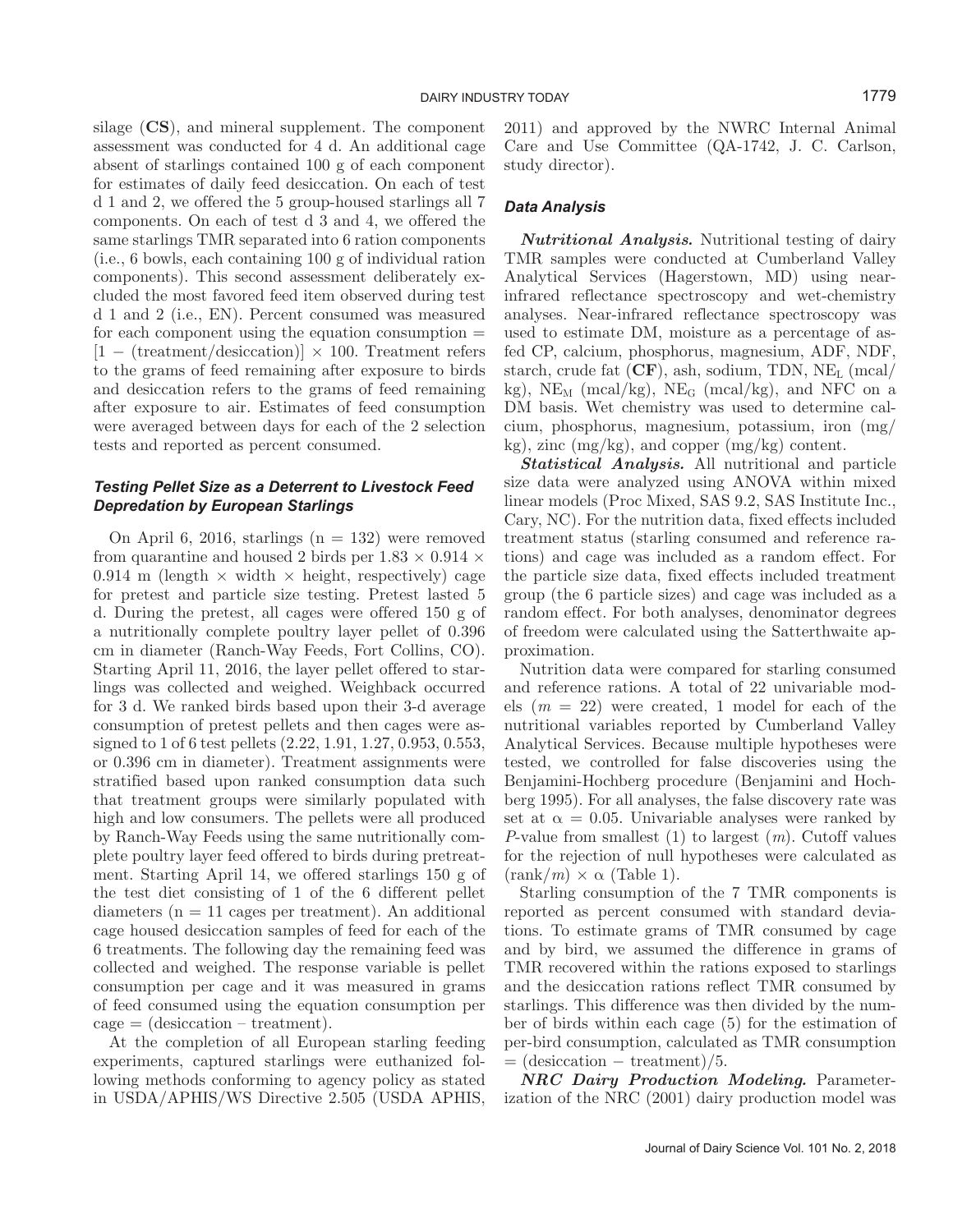#### 1780 CARLSON ET AL.

**Table 1**. Analysis of TMR nutrition data for reference and rations exposed to starlings

| Variable        | Metric  | Reference mean | $\operatorname{Starling}$ mean | $P$ -value | Rank <sup>1</sup> | Cutoff value <sup>2</sup> |
|-----------------|---------|----------------|--------------------------------|------------|-------------------|---------------------------|
| NE <sub>L</sub> | Mcal/kg | 1.72           | 1.61                           | < 0.0001   | 5.5               | 0.0125                    |
| $NE_{M}$        | Mcal/kg | 1.77           | 1.64                           | < 0.0001   | 5.5               | 0.0125                    |
| $NE_G$          | Mcal/kg | 1.15           | 1.03                           | < 0.0001   | 5.5               | 0.0125                    |
| ADF             | $%$ DM  | 18.99          | 22.11                          | < 0.0001   | 5.5               | 0.0125                    |
| <b>NDF</b>      | $%$ DM  | 30.03          | 35.01                          | < 0.0001   | 5.5               | 0.0125                    |
| Starch          | $%$ DM  | 28.69          | 24.55                          | < 0.0001   | 5.5               | 0.0125                    |
| Crude fiber     | $%$ DM  | 4.36           | 3.30                           | < 0.0001   | 5.5               | 0.0125                    |
| Potassium       | $%$ DM  | 1.09           | 1.28                           | < 0.0001   | 5.5               | 0.0125                    |
| Iron            | mg/kg   | 224.93         | 268.83                         | < 0.0001   | 5.5               | 0.0125                    |
| <b>TDN</b>      | $%$ DM  | 74.56          | 70.14                          | < 0.0001   | 5.5               | 0.0125                    |
| Calcium         | $%$ DM  | 0.69           | 0.84                           | 0.0001     | 11.5              | 0.0261                    |
| Magnesium       | $%$ DM  | 0.34           | 0.38                           | 0.0001     | 11.5              | 0.0261                    |
| DM              | $%$ DM  | 95.27          | 95.74                          | 0.0003     | 14                | 0.0318                    |
| Moisture        | $%$ DM  | 4.74           | 4.26                           | 0.0003     | 14                | 0.0318                    |
| Ash             | $%$ DM  | 6.86           | 7.49                           | 0.0003     | 14                | 0.0318                    |
| $_{\rm NFC}$    | $%$ DM  | 43.37          | 39.48                          | 0.0004     | 16                | 0.0364                    |
| Zinc            | mg/kg   | 182.20         | 207.83                         | 0.0027     | 17                | 0.0386                    |
| Sodium          | $%$ DM  | 0.44           | 0.49                           | 0.0087     | 18                | 0.0409                    |
| Manganese       | mg/kg   | 102.43         | 114.10                         | 0.0097     | 19                | 0.0432                    |
| CP              | $%$ DM  | 16.36          | 15.79                          | 0.0375     | 20                | 0.0455                    |
| Phosphorus      | $%$ DM  | 0.38           | 0.39                           | 0.1376     | 21                | 0.0477                    |
| Copper          | mg/kg   | 21.93          | 22.70                          | 0.2473     | 22                | 0.05                      |

<sup>1</sup>Rank order of *P*-values from nutrient analyses of cattle feed samples.

2 Benjamini-Hochberg cutoff values for rejection of null hypotheses.

based upon animal condition and feed formulation data provided by the commercial dairy and the nutrition experimental data. We rebalanced the ration based upon the fractional difference in CF concentrations between the rations exposed to starlings and the reference ration. To rebalance the rations exposed to starlings, we assumed the nutritional changes were influenced by starlings selectively consuming the 2 most preferred components (EN and EFC).

Using the known change in CF between reference and rations exposed to starlings, we estimated the amount of SFC and EN remaining following starling consumption using the linear equation

> $\%CF_{TMR} = X \times (\%CF_{SFC} + \%CF_{EN})$  $+ \Sigma \%$ CF for all other TMR components,

where  $X =$  change in percent of CF attributed to starling consumption of EN and SFC;  $\%CF_{SFC}$  is percent of CF within the SFC component; and  $\%CF_{EN}$  is the percent of CF within the EN component. All other components were assumed to be unaffected by bird feeding and set to the relative mass distribution of the remaining feed components. To estimate the effect of starling foraging on feed formulation, the mass percent of the remaining components was increased by a constant scalar so that the resulting feed composition summed to 100%. The dry mass and wet mass for each feed component were calculated from these consumption-corrected distributions. These corrected feed component values were then used to parameterize the NRC dairy production model for rations exposed to starlings (Table 2).

#### **RESULTS**

#### *Component Selection by European Starlings*

Within the starling cage used to assess TMR component selection, the birds primarily selected EN among the 7 components offered (Figure 1). Within the percent consumed graph, the 5 group-housed starlings consumed, on average,  $21.5 \pm 3.79$  g ( $\pm$ SD) of TMR/ bird per day, and 49.2% of their total diet consisted of EN. In the second assessment of TMR component selection, excluding EN, component selection and percent consumed by starlings changed considerably, where the 5 group-housed birds primarily selected SFC and consumed  $31.1 \pm 1.41$  g of TMR/bird per day (Figure 2).

#### *Nutritional Analysis*

The nutritional data in Table 1 suggests starling consumption of TMR altered the nutritional characteristics within the ration. Rations exposed to starlings had lower DM concentrations of NE<sub>L</sub>  $(P < 0.001)$ , NE<sub>M</sub>  $(P < 0.001)$ , and NE<sub>G</sub>  $(P < 0.001)$ . Rations exposed to starlings also had lower DM concentrations of starch (*P* < 0.001), CF (*P* < 0.001), TDN (*P* < 0.001), and CP  $(P = 0.038)$ . Rations exposed to starlings had higher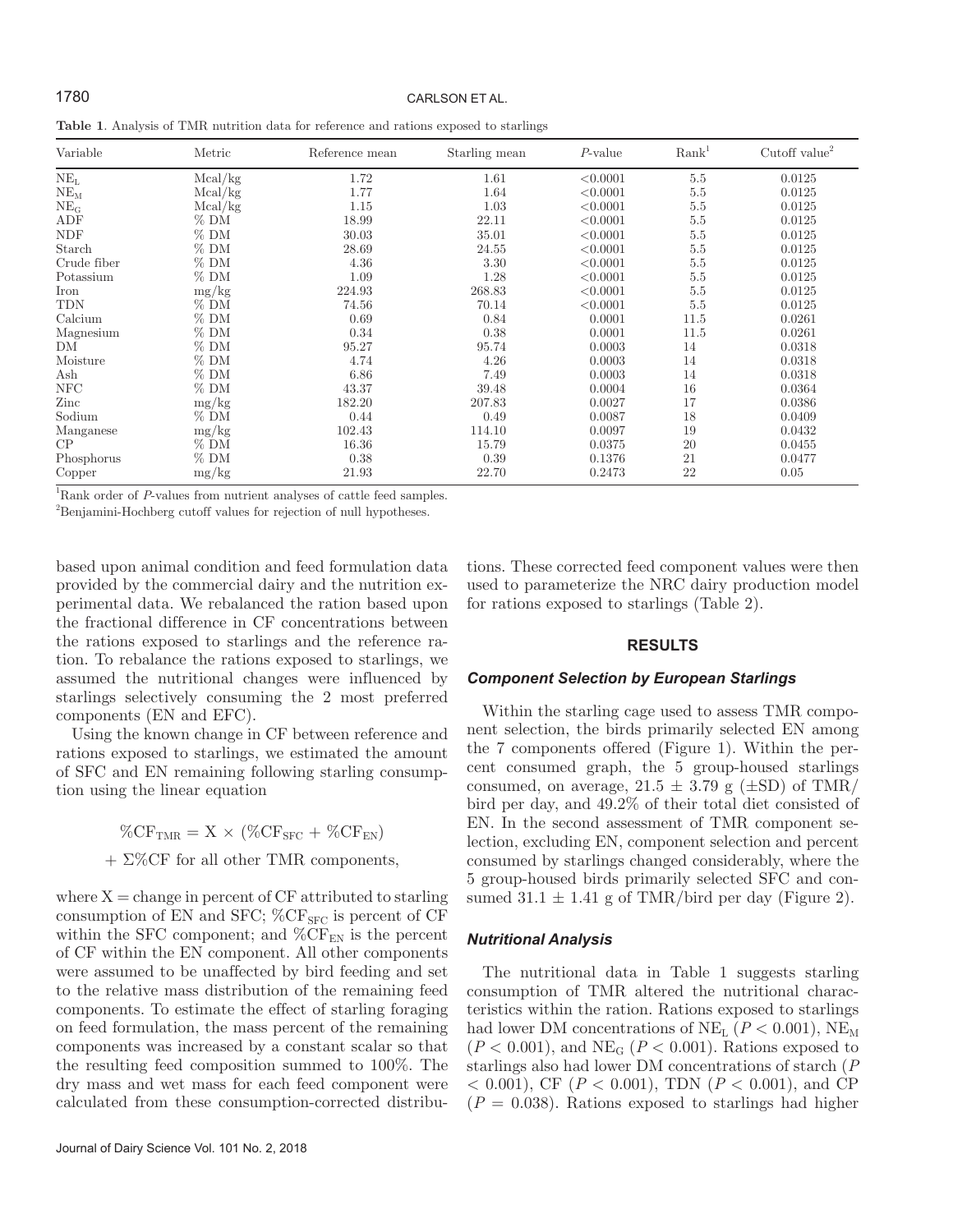| High-energy<br>TMR components | Reference wet<br>weight $\frac{kg}{cow}$ | $%$ DM | Reference<br>DM (kg/cow) | Starling<br>$DM^1$ (kg/cow) | Percent<br>reduction <sup>2</sup> |
|-------------------------------|------------------------------------------|--------|--------------------------|-----------------------------|-----------------------------------|
| Corn silage                   | 5.26                                     | 34     | 1.79                     | 1.79                        |                                   |
| Alfalfa haylage               | 2.31                                     | 30     | 0.69                     | 0.69                        |                                   |
| Wet brewer's grain            | 1.41                                     | 21     | 0.30                     | 0.30                        |                                   |
| Alfalfa hay                   | 4.38                                     | 90     | 3.94                     | 3.93                        |                                   |
| Hominy                        | 3.40                                     | 90     | 3.06                     | 3.06                        |                                   |
| Dry distillers grain          | 1.34                                     | -90    | 1.21                     | 1.21                        |                                   |
| Late mineral                  | 0.84                                     | 98     | 0.82                     | 0.82                        |                                   |
| Straw                         | 0.48                                     | 90     | 0.43                     | 0.43                        |                                   |
| Energy nugget                 | 0.45                                     | 97     | 0.44                     | 0.30                        | 47.19                             |
| Canola meal                   | 2.81                                     | 90     | 2.53                     | 2.53                        |                                   |
| Steam-flaked corn             | 2.72                                     | 90     | 2.45                     | 1.70                        | 44.50                             |

**Table 2**. Dairy TMR formulations for reference and rations exposed to starlings

1 Starling DM (kg/cow) refers to the amount of DM of feed, measured in kilograms, offered to a single cow per day. Energy nugget (Nestle Purina, St. Louis, MO).

2 Percent reduction is a measurement of the reduction projected to occur in starling consumed feed relative to the reference rations for each specific component.

DM concentrations of ADF ( $P < 0.001$ ), NDF ( $P <$ 0.001), potassium (*P* < 0.001), and calcium (*P* < 0.001). On average, individual starlings ate  $44.43 \pm 2.88$  g of TMR/bird per day. The rations exposed to starlings contain 1.06% less CF than the reference rations. Using the equation above, we were able to estimate a decrease of 0.14 kg/cow of EN and a 0.75 kg/cow of SFC in the TMR. This reduction accounts for a 47.2 and 44.5% dry mass reduction in the component fraction of the TMR for EN and SFC, respectively (Table 2).

#### *NRC Dairy Production Modeling*

Based upon our NRC (2001) dairy production model estimates, dairy cow performance can be affected as a consequence of starling consumption of the latelactation TMR (Table 3). For Holsteins producing 32

kg of milk/d, total required net energy intake  $(NE_I)$ was 31.5 Mcal/d. Within the reference TMR the  $NE<sub>I</sub>$ supplied was 29.3 Mcal/d, and within the starling consumed TMR the  $NE<sub>I</sub>$  supplied was 27.7 Mcal/d. The resulting energy balance for reference and starling controlled rations was  $-2.2$  and  $-3.9$  Mcal/d, respectively. Consequently, Holsteins fed the reference TMR were estimated to lose 1 BCS in 161 d and experience daily weight change due to reserves of  $-0.4 \text{ kg/d}$ . Holsteins fed starling consumed TMR could potentially lose 1 condition score in 91 d and experience daily weight change due to reserves of  $-0.8 \text{ kg/d}$ .

#### *Pellet Size Analysis*

Pelleted feed was effective at deterring starlings from consuming food ( $F_{5,66} = 316.88, P < 0.001,$  Table 4).





**Figure 1**. Component selection by 5 group-housed European starlings for dairy TMR with energy nugget (Nestle Purina, St. Louis, MO). SFC = steam-flaked corn; DDG = dried distillers grain. Error bars denote SE.

**Figure 2**. Component selection by 5 group-housed European starlings for dairy TMR excluding energy nugget (Nestle Purina, St. Louis,  $MO$ ). SFC = steam-flaked corn;  $DDG =$  dried distillers grain. Error bars denote SE.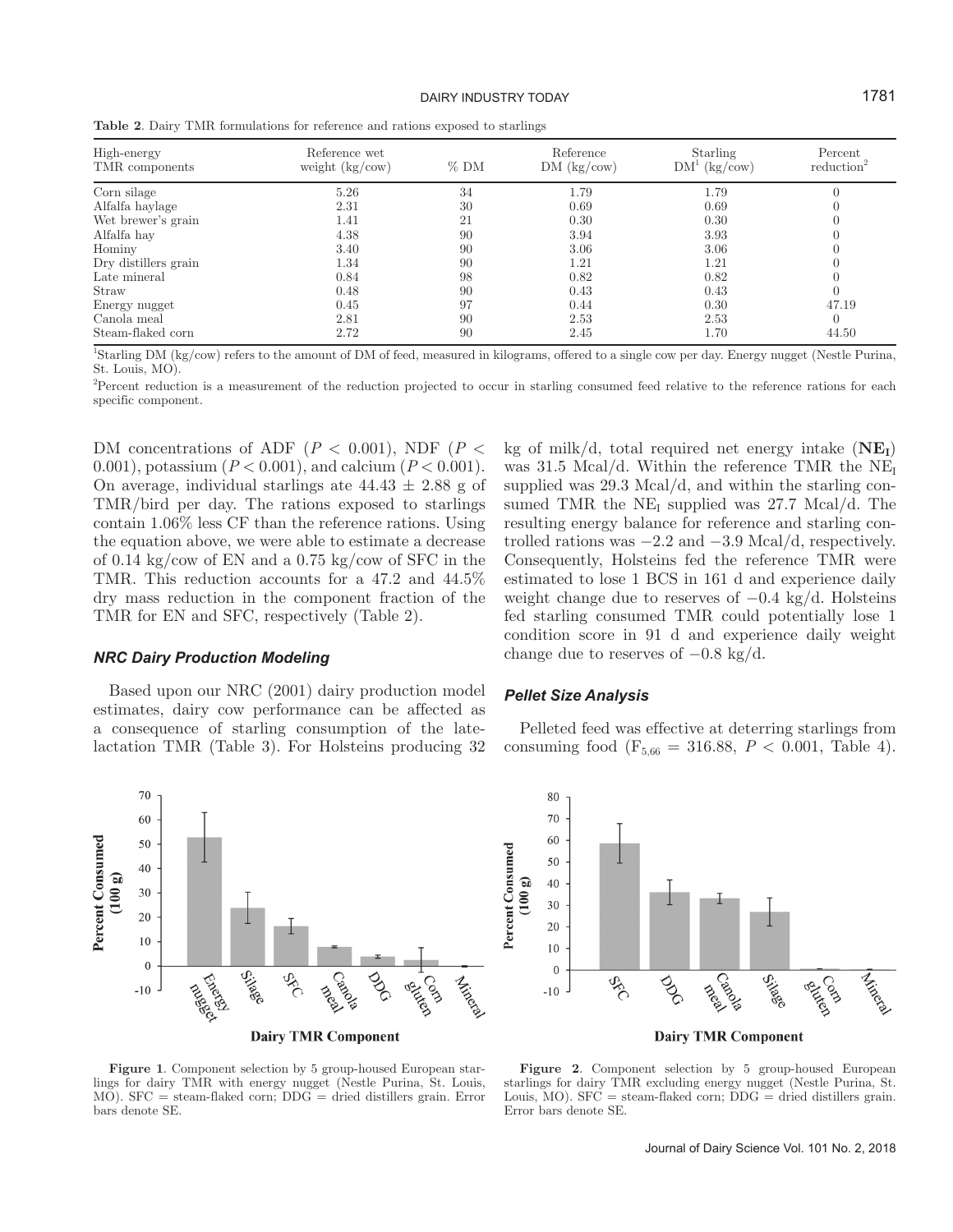**Table 3**. Output of NRC (2001), dairy production model for reference and rations exposed to starlings

| NRC model output               | Reference TMR | Starling $TMR^1$ |
|--------------------------------|---------------|------------------|
| $NE_{I}^{2}$ required (Mcal/d) | 31.5          | 31.5             |
| $NE_{I}$ supplied $(Mcal/d)$   | 29.3          | 27.7             |
| $NE_{I}$ balance $(Mcal/d)$    | $-2.2$        | $-3.9$           |
| Days to lose 1 BCS             | 161           | 91               |
| Weight change $(kg/d)$         | $-0.4$        | $-0.8$           |
| RDP required $(g/d)$           | 1,778         | 1,674            |
| RDP supplied $(g/d)$           | 2,141         | 2,154            |
| RDP balance $(g/d)$            | 363           | 481              |
| RUP required $(g/d)$           | 2,016         | 2,134            |
| RUP supplied $(g/d)$           | 1,526         | 1,469            |
| RUP balance $(g/d)$            | $-490$        | $-665$           |
| $MP - bacterial (g/d)$         | 967           | 911              |
| $MP - RUP (g/d)$               | 780           | 733              |
| $MP$ – endogenous $(g/d)$      | 84            | 79               |

<sup>1</sup>Changes to starling exposed TMR based upon a mass decrease of 0.14 kg/cow of Propel energy nugget (Nestle Purina, St. Louis, MO) and 0.75 kg/cow of steam-flaked corn.

 ${}^{2}\text{NE}_{\text{I}}$  refers to net energy intake and it is measured in megacalories per day.

Starling consumption of 0.953-cm (3/8-in) diameter pellets or larger inhibited starling consumption of feed. Pelleted feed of 0.553 (7/32 in) and 0.396 cm (5/32 in) in diameter did not deter starlings from consuming food relative to their pretreatment consumption rates  $(F_{1,22} = 1.80, P < 0.1934)$ . Thus, pelleted feed of 0.953 cm in diameter or larger reduced starling consumption of feed by  $\geq 79\%$ .

#### **DISCUSSION**

Commercial dairies formulate TMR primarily to maximize milk production. Our results suggest that large foraging flocks of starlings can alter the nutritional characteristics of TMR, and these changes may be large enough to reduce milk production in dairies based upon our NRC production model equations. Unfortunately dairies lack the tools necessary to measure these effects and take corrective actions. With precise estimates of site-specific bird damage (i.e., nutritional depletion and the corresponding changes in available net energy),

producers could be better equipped to decide upon an appropriate course of action to mitigate losses caused by foraging flocks of birds.

Our component selection assessment suggests significant variability exists in the TMR components consumed by starlings. Additionally, it appears that the amount of feed consumed by starlings varies by food quality. When EN was available, the 5 group-housed starlings only ate 21.5 g of TMR/bird per day. When EN was absent, these same birds shifted feed selection to SFC and DDG and consumed 31.1 g/bird per day; this is a 45% increase in per-bird feed consumption. Unfortunately, the component assessment was not replicated and should be viewed with some caution. Regardless, this information will likely be important because the cost of lost feed will be heavily influenced by the amount of components consumed and the cost of those components. We suspect component selection will differ in dairies depending upon the ration offered. We recommend dairies experiencing bird damage work with their dairy nutritionists and extension agents to better gauge feed loss and identify least-cost rations to minimize economic losses to birds.

The nutrition data suggest that starlings are avoiding fibrous feed sources (i.e., hay, straw, and corn silage minus the kernels) and selecting food sources high in ME. This information may be enough for producers to make educated guesses as to what components birds will be consuming from their own TMR formulations. For example, high-energy components, such as EN, SFC, DDG, and corn chop from silage, are likely to be consumed by starlings. Some bakery and distillery products may attract starlings, and others may be bird resistant if they exist in sizes that inhibit starling consumption  $(\geq 0.953$  cm in diameter). Preventing starlings from obtaining the nutrients they need may force them to leave a dairy in favor of alternative feeding sites. Thus, the added time and cost of feeding milled or pelleted supplements may make economic sense when factored against the cost of lost feed and potential production losses.

**Table 4**. Assessment of pellet feed as a deterrent to starling consumption of livestock feed supplies

| Pellet diameter (cm) | Sample size $(n)$ | Feed offered $(g)$ | Feed consumed $(g)$ | $95\%$ $CI^2$   | Bonferroni mean<br>difference <sup>3</sup> |
|----------------------|-------------------|--------------------|---------------------|-----------------|--------------------------------------------|
| 2.22                 |                   | 150                | 6.25                | $2.22 - 10.29$  |                                            |
| 1.91                 |                   | 150                | 6.08                | $2.05 - 10.12$  |                                            |
| 1.27                 |                   | 150                | 5.62                | $1.58 - 9.65$   |                                            |
| 0.95                 |                   | 150                | 16.82               | $12.78 - 20.85$ | В                                          |
| 0.55                 |                   | 150                | 75.14               | $71.10 - 79.17$ |                                            |
| 0.39                 |                   | 150                | 80.45               | 76.42–84.49     |                                            |

<sup>1</sup>Mean consumption/cage per treatment group. Each cage had 2 starlings.

 $295\%$  confidence intervals for the mean consumption/cage.

3 Different letters identify non-overlapping confidence intervals based upon Bonferroni-adjusted LSM estimates.

Journal of Dairy Science Vol. 101 No. 2, 2018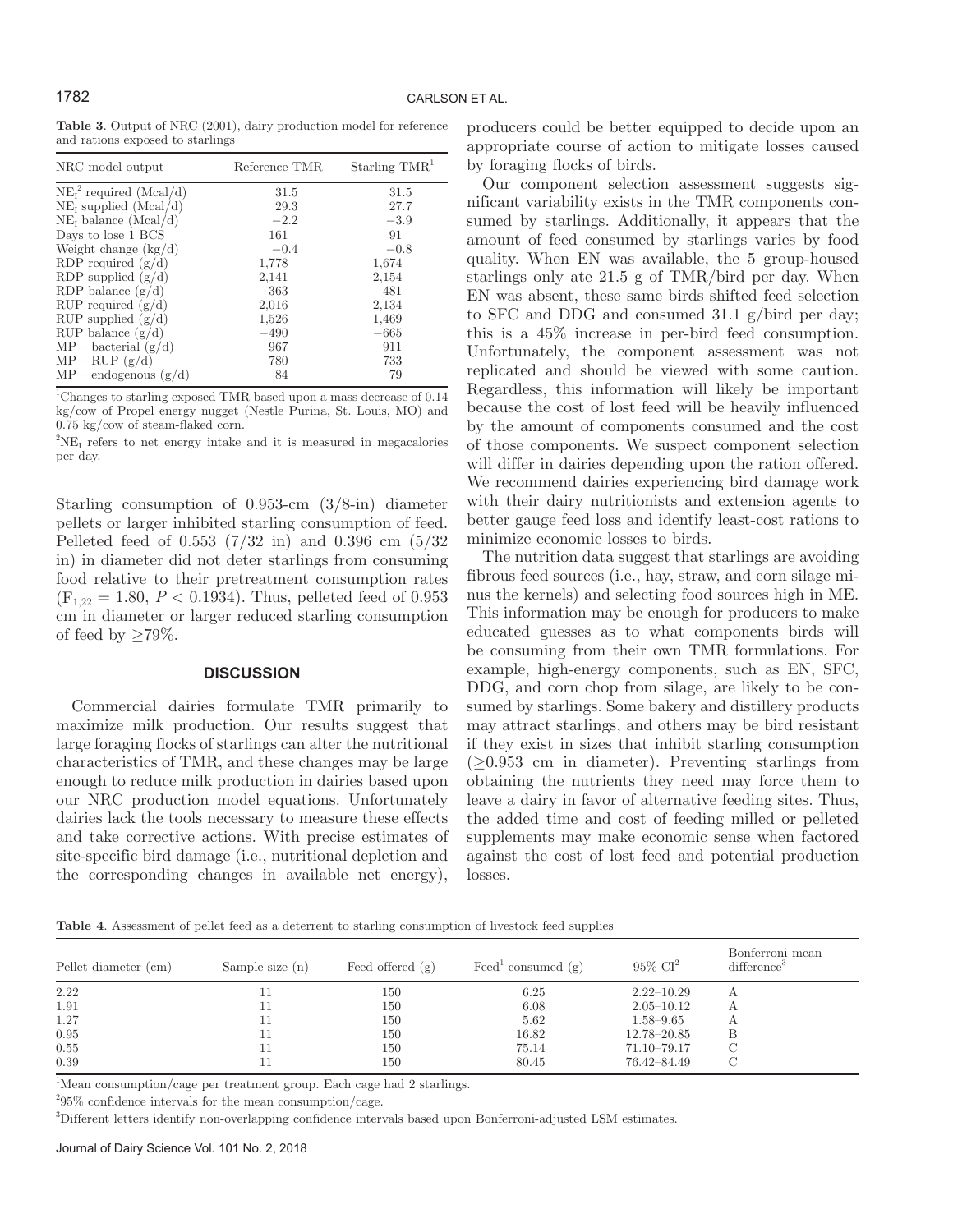The particle size analysis suggests dairies may be able to mitigate losses through the physical manipulations of TMR. Feeding cattle  $\geq$ 1.27-cm (1/2-in) diameter pellets was effective at preventing starling consumption in a Kansas feed yard (Depenbusch et al., 2011). Our data suggests particle sizes as small as 0.953 cm (3/8 in) in diameter will be effective at deterring bird feeding. Alternatively, starlings provided 0.476-cm diameter pig pellets consumed the rations at a rate more than 8 times greater than granular hog meal (Twedt and Glahn, 1982). Our data suggests pellets of 0.553  $(7/32)$  and 0.396 cm  $(5/32)$  in did not inhibit nutrient sourcing by starlings. The totality of this information is important, because feed consumption rates by starlings appear to be strongly influenced by feed form and size (Glahn et al., 1983). In other words, starlings may be excluding nutritious food options when the food matrix is of a size or shape that is difficult to consume (e.g., pelleted or ground feed). Therefore, we believe that combining high-energy components into 0.953-cm diameter pellets may be a cost-effective and nonlethal strategy to reduce bird damage in dairies.

We recognize some limitations of the data presented in this manuscript. Because pest starlings may not nutritionally deplete all TMR consumed by cows daily, our results may overestimate the nutritional depletion caused by starlings at commercial dairies. Moreover, 5 starlings per 1 kg of TMR translates to starling numbers in excess of 100 birds per cow. This level of bird damage is equivalent to the highest levels of bird damage we have ever seen in the United States; approximately ≥100,000 birds per 1,000 dairy cows (e.g., California, Kansas, Texas in 1980–2000; USDA Wildlife Services, personal communication). Most commercial dairies will likely not experience such severe nutritional offsets or production effects as those estimated herein.

It is also important to note that nutritional effects and predictive models were constructed using late-lactation dairy rations. These animals were being offered less feed and they had already begun to produce less milk relative to their peak performance. Therefore, we recommend that future analyses include nutritional effects to rations offered to milk cows at peak performance. Additionally, our production model output assumes that the density of pest birds does not change throughout winter. This may not be sufficiently accurate for predictive models, because starling feeding in dairies varies depending upon ambient temperature and local weather conditions (Linz et al., 2007; Carlson et al., 2012; Shwiff et al., 2012). Typically the worst starling damage occurs on very cold days following severe winter storms (Carlson et al., 2011, 2012). This is likely due to the fact that the caloric requirements of birds, on a daily basis, is climatically constrained (Homan et al., 2013). Regardless of these shortcomings, our data demonstrates that we can measure the nutritional effects caused by depredating birds, and through these measurements dairy production models can be used to predict the production losses to dairies caused by bird depredation.

In conclusion, the data reported in this manuscript suggests that bird depredation of cattle feed by invasive European starlings causes nutritional depletion of dairy TMR, and these losses have the capacity to affect milk production. Additionally, we hypothesized that alternate components, less accessible to birds, may be supplemented in the TMR to repel birds and offset losses to animal performance and milk production. Bird-specific TMR could potentially be developed to maintain high levels of productivity using components and particle sizes less accessible or less desirable to pest birds. Additionally, site-specific data, similar to what we have produced in the current manuscript, could be used by dairies to help balance rations while accounting for bird damage. In other words, if we know the nutrient requirement of the offending bird species, we can predict losses, based on flock size, and modify feed formulations accordingly.

#### **REFERENCES**

- Benjamini, Y., and Y. Hochberg. 1995. Controlling for false discovery rate: A practical and powerful approach to multiple testing. J. R. Stat. Soc. 57:289–300.
- Bentz, T., S. Lapidge, D. Dall, and R. G. Sinclair. 2007. Managing starlings in Australia—Can DRC-1339 be the answer. Pages 361– 364 in Managing Vertebrate Invasive Species: Proceedings of an International Symposium. USDA/APHIS/WS, National Wildlife Research Center, Fort Collins, CO.
- Besser, J. F., J. W. DeGrazio, and J. L. Guarino. 1968. Cost of wintering starlings and red-winged blackbirds at feedlots. J. Wildl. Manage. 32:179–180.
- Carlson, J. C., J. W. Ellis, S. K. Tupper, A. B. Franklin, and G. M. Linz. 2012. The effect of European starlings and ambient air temperature on *Salmonella enterica* contamination within cattle feed bunks. Human-Wildlife Interactions 6:64–71.
- Carlson, J. C., A. B. Franklin, D. R. Hyatt, S. E. Pettit, and G. M. Linz. 2011. The role of starlings in the spread of *Salmonella* within concentrated animal feeding operations. J. Appl. Ecol. 2:479–486.
- Depenbusch, B. E., J. S. Drouillard, and C. D. Lee. 2011. Feed depredation by European starlings in a Kansas feedlot. Human-Wildlife Interactions 5:58–65.
- Dolbeer, R. A., P. A. Wornecki, J. R. Strickley, and S. B. White. 1978. Agricultural impact of a winter population of blackbirds and starlings. Wilson Bull. 90:31–44.
- Feare, C. J. 1984. The Starling. Oxford University Press, Oxford, UK.
- Feare, C. J., P. Douville de Franssu, and S. J. Peris. 1992. The starling in Europe: Multiple approaches to a problem species. Page 83 in Proc. 15th Vertebr. Pest Conf. Sacramento, California. University of California, Davis
- Feare, C. J., and K. P. Swannack. 1978. Starling damage and its prevention at an open-fronted calf yard. Anim. Prod. 26:259–265.
- Glahn, J. F. and D. L. Otis. 1981. Approach for assessing feed loss damage by starlings at livestock feedlots. ASTM Special Technical Publication No. 752. American Society for Testing and Materials, Philadelphia, PA.